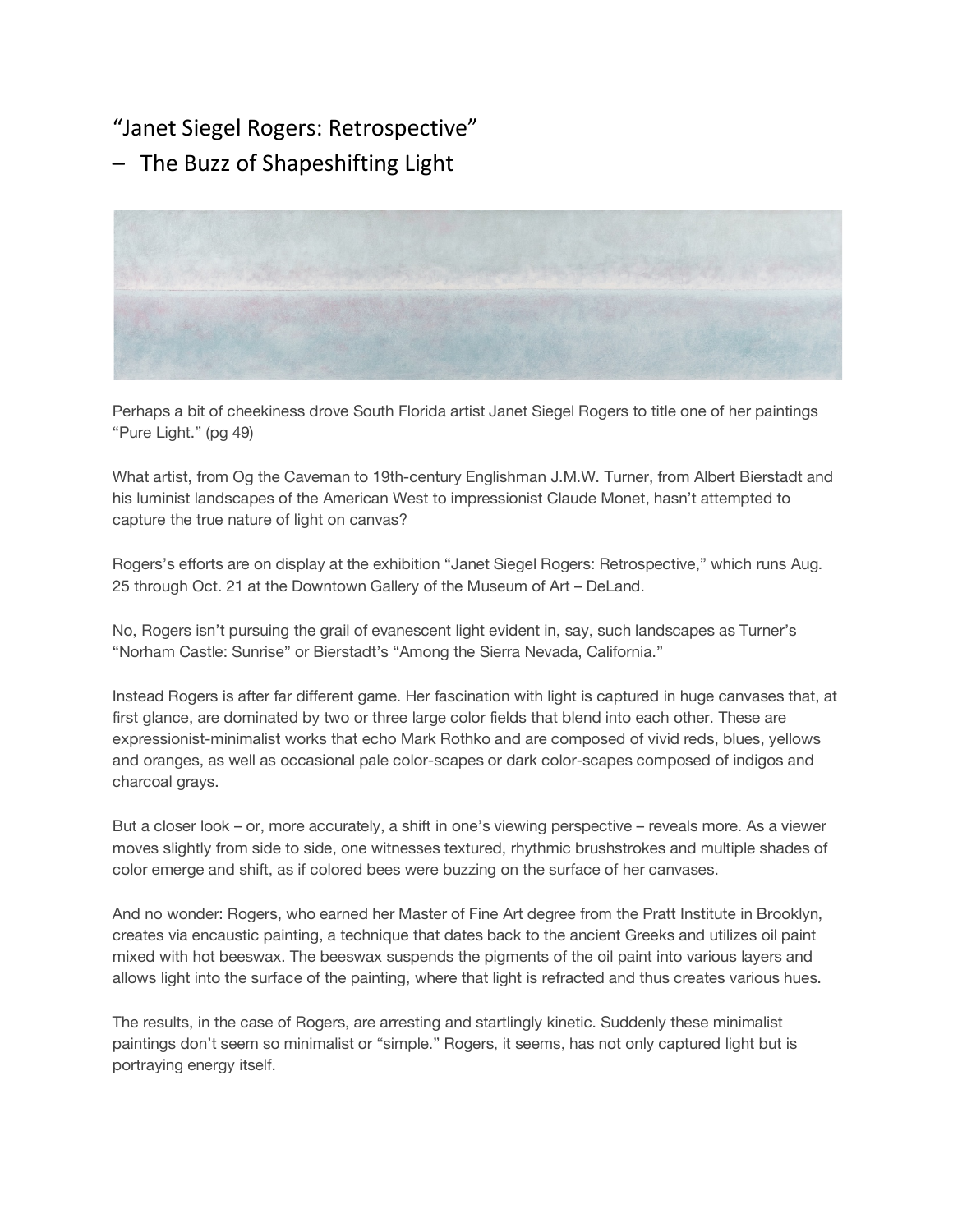A number of Rogers' works, both her encaustic pieces and the handful of her equally minimalist, pure oil paintings (with no beeswax), feature a stark, vivid horizontal line dissecting the entire canvas. That striking feature takes on meaning when one learns that Rogers lives near the beach and has noted that "the Everglades, the skies and the waters all influence my work."

Therefore, the titles of some of her paintings, such as "Everglades Night," (pg 35) "Emerald Waters" (pg 68) and "Early Rising," (pg 45) suggest their lines could be the horizon between water and sky.

"Emerald Waters" may be the most "conventional" work in the exhibition – viewers will readily luxuriate in its rich blue-and-green sky and seascape.

But a painting such as "Night Fire," (pg 6) a 1989 4-by-8-foot work composed of deep purples and indigos with hints of crimson at the top – all swirling and shapeshifting as one changes one's angle of perception – may be just as representational a work: It's as if Rogers was inspired by Turner's "The Burning of the Houses of Lords and Commons" and, in her own pursuit of capturing fire at night, created an extreme detail of the English master's scene.

More directly, Rogers nods to French Impressionism with a 1992 yellow and pink work she titled "Monet Revisited," (pg 51) although it's as abstract as any work in the show.

The color fields and stark, even jarring horizontal lines of other works, such as "Vibrato" (pg 83) and "Vermilion Light Revisited," (pg 75) are equally abstract and open to vast interpretation.

Those two works may prod fans of writer Kurt Vonnegut to recall his fictional abstract expressionist artist Rabo Karabekian, whose portrait of the temptation of St. Anthony consisted of a lone, vertical orange line – "an unwavering band of light" — in a field of lime green.

In Vonnegut's novel "Breakfast of Champions," a woman tells Karabekian she has "seen better pictures done by a five-year-old." (Indeed, a recent patron of the Rogers exhibition was heard to say, "I can do that!" Perhaps he was speaking tongue-in-cheek.)

Karabekian responds to his critic: "I now give you my word of honor that the picture . . . shows everything about life which truly matters, with nothing left out. It is a picture of the awareness of every animal . . . . Our awareness is all that is alive and maybe sacred in any of us. Everything else about us is dead machinery."

Less metaphysically – or perhaps not — a number of Rogers's paintings recall spectrometry and the way that process disperses light into swaths of color via a prism. Likewise, if Einstein had asked an artist to create portraits of pure energy, such works by Rogers would have thrilled the famous physicist.

However one interprets the unwavering bands of light (including some vertical ones as well) that run through Rogers's works, she frequently gives musical or playful titles to paintings with the most vivid hues: "Blue Symphony I," (pg 72) "Crescendo – Theme and Variation 1," (cover) "Ice Heat," (pg 62) "Foxy Red" (pg 73) and the aforementioned "Vibrato" (pg 83) with its lipstick-red line piercing indigos and bright blues.